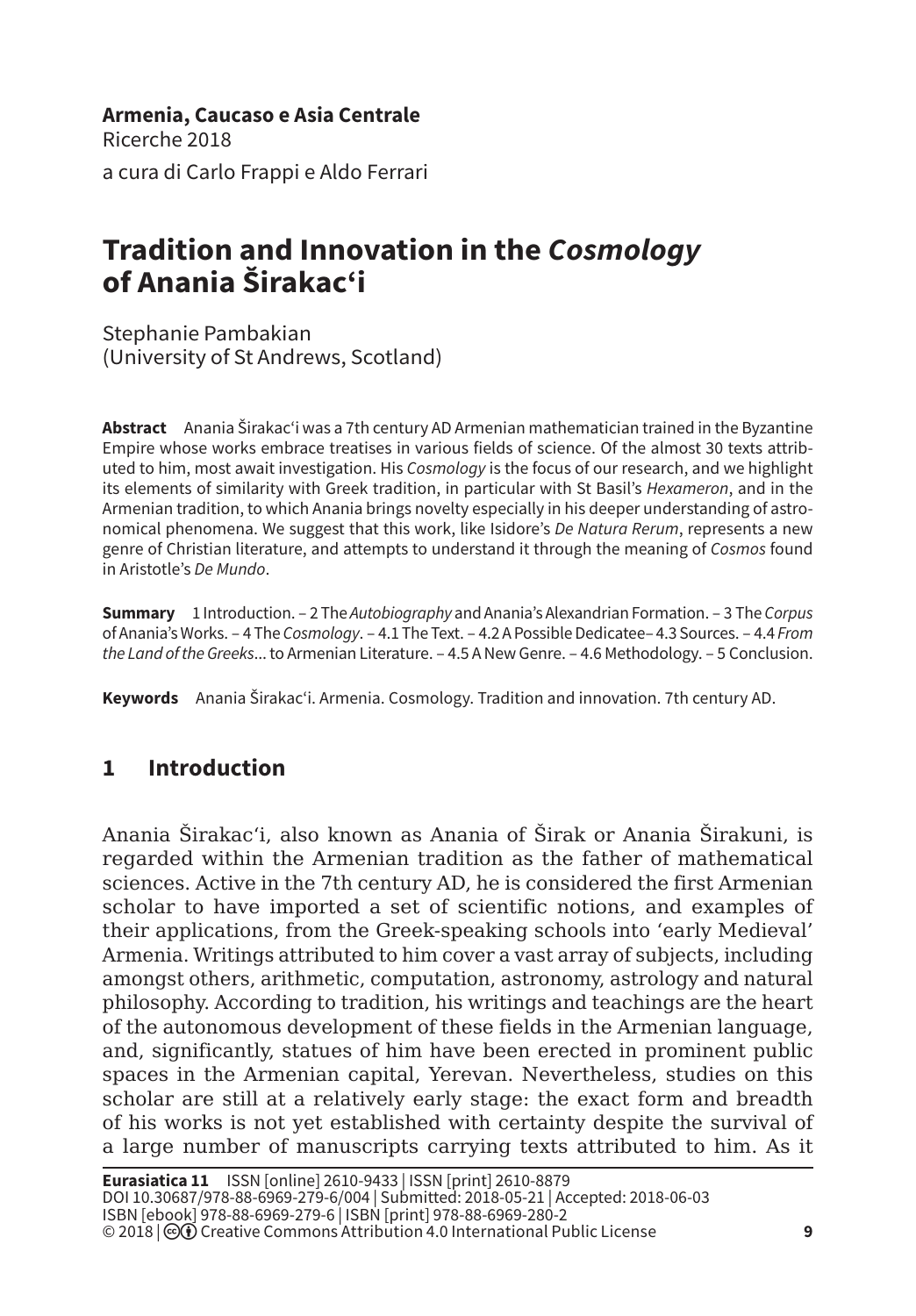is often the case with Armenian *codices*, surviving copies are late and miscellaneous, adding difficulty to the already arduous identification of a homogeneous body of works.

After a small introduction of what is known about Anania Širakac'i's education and scholarly formation, we shall give a brief account of the information we have been able to gather on his known attributed works, warning the reader that we have relied on secondary literature and do not wish to make claims over the texts' authorship, but rather to report data as it stands at the moment. Once this background is set, we shall move on to the main focus of this paper, the *Tiezeragitut'iwn* (Տիեզերագիտութիւն) or Cosmology attributed to Anania Širakac'i, with a special emphasis on the aspects of this work which belong to a traceable tradition and those that might represent an innovation, especially in regard to Armenian science. We shall also point to some elements of this work that deserve deeper examination.

# **2 The** *Autobiography* **and Anania's Alexandrian formation**

Anania's *Autobiography* (Ինքնակենսագրութիւն) Ink'nakensagrut'iwn offers information – about his development as a scholar and about his career – which helps to date his active period. It is a first-hand account of a mathematician's education in the seventh century, and his formation in the Byzantine Empire, where this Armenian scholar sought a suitable teacher. Anania himself tells us:

I desired to pursue philosophy. I was particularly lacking in the science of mathematics, since I reckoned that nothing could be worked out without numbers, esteeming [this science] the mother of all knowledge. (Transl. Greenwood 2011, 138)**<sup>1</sup>**

What features most prominently is information relevant to his studies and education, so that we are told of his first instruction on Armenian literature and the Scriptures.

Since no-one could be found in this country of Armenia who knew philosophy, and not even books of the sciences could be found anywhere, [...] I made my way to the country of the Greeks. (Transl. Greenwood 2011, 138)

In Theodosiopolis, Anania was advised to find a mathematician named K'ristosatur, but only six months later he decided to look for a more sat-

**<sup>1</sup>** Greenwood's addition to the text.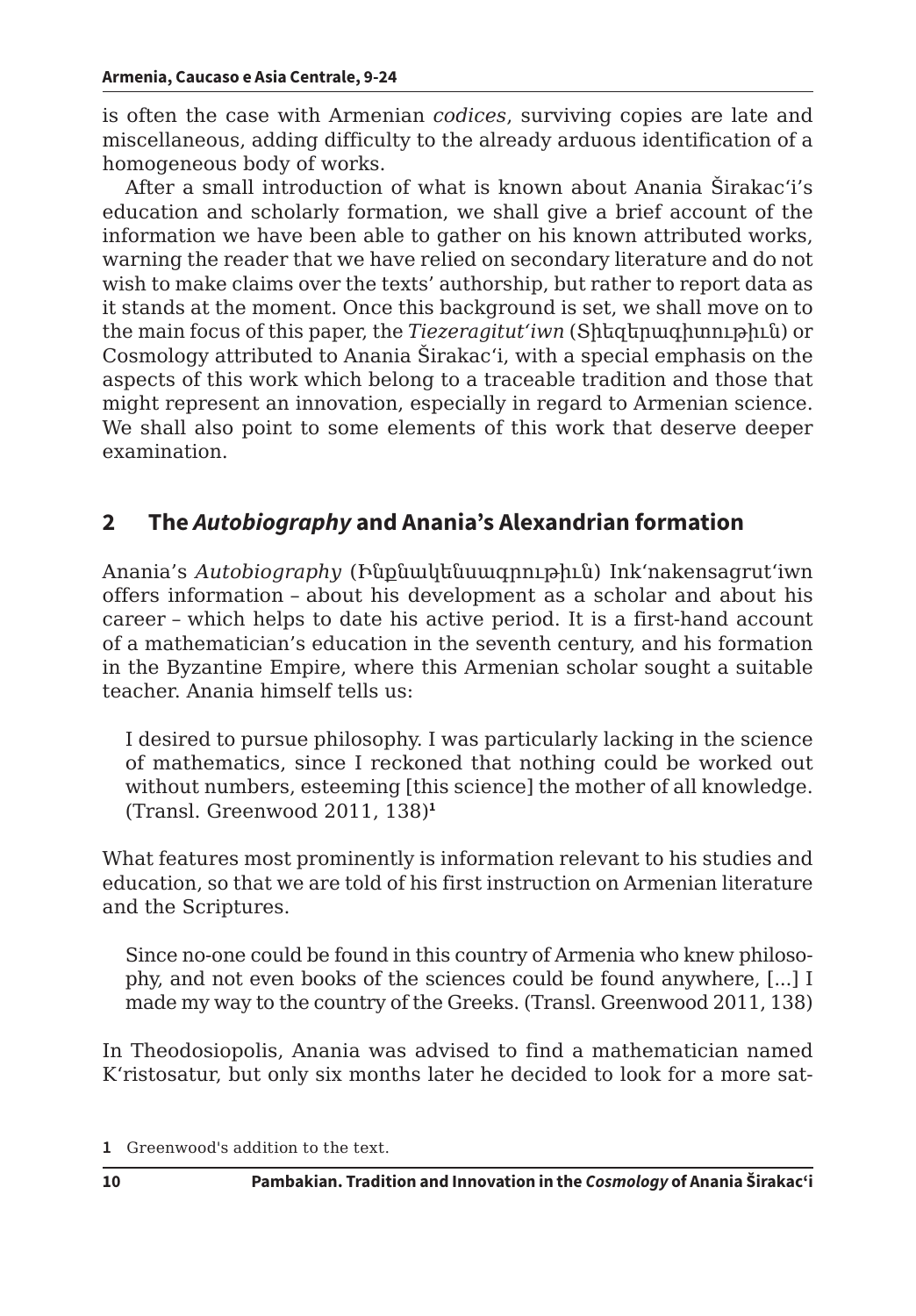isfactory teacher, and headed to Constantinople. On his way, he crossed paths with some friends of his who recommended that he go to Trebizond, where a master could accept him as a student.

Here this *Autobiography* includes another story, that of the life and *curriculum* of Tychicos, Anania's instructor for eight years. We are informed that he could speak and write in Armenian, a skill he acquired while campaigning in Armenia under a Byzantine general. He then travelled to Jerusalem in search of science and learning, spent three years in Alexandria, some time in Rome, and finally lived and studied many years in Constantinople. Says Anania of Tychicos:

[In Constantinople] he encountered a celebrated figure, a master from Athens, city of philosophers. [...] a few years later the master died and none of his pupils were found to be of the same level in order to succeed to his position. They begged the much-missed Tychikos to come and take his place. (transl. Greenwood 2011, 141)

The identity of this most revered master is uncertain. Greenwood discusses the possibility that this scholar may be Stephanos of Alexandria, based on the hypothesis argued by Wolska-Conus that a certain Stephanos of Athens should be identified with the same Stephanos of Alexandria, invited to Constantinople by the emperor Heraclius to revive the teaching of mathematical sciences (Greenwood 2011, 149; Wolska-Conus 1989).

The importance of this possible connection with Alexandria should not be underestimated, for it might help position this scholar within the broader context of scientific teaching in Western Europe, where the Alexandrian techniques for calendrical computations were being adopted or rejected to different degrees (see Warntjes 2010, xxx-xxxiii). We thus expect Anania's writings on astronomical tables and computations of religious feasts to be especially significant to our understanding of these mathematical sciences and their application in this period. We are equally hopeful that comparisons of works on natural philosophy shall bear interesting fruit and enhance our understanding of the transmission of ideas in this century. However, a careful re-assessment and analysis of Anania's attributed corpus has to be addressed one item at a time.

# **3 The** *Corpus* **of Anania's works**

A formidable reputation as a polymath is unsurprisingly bestowed on Anania Širakac'i, due to the array of topics covered by the surviving works attributed to him. Although our present paper is only going to focus on the *Cosmology*, we shall very briefly to assess the state of philological research on this author. The most extensive assessment of his work was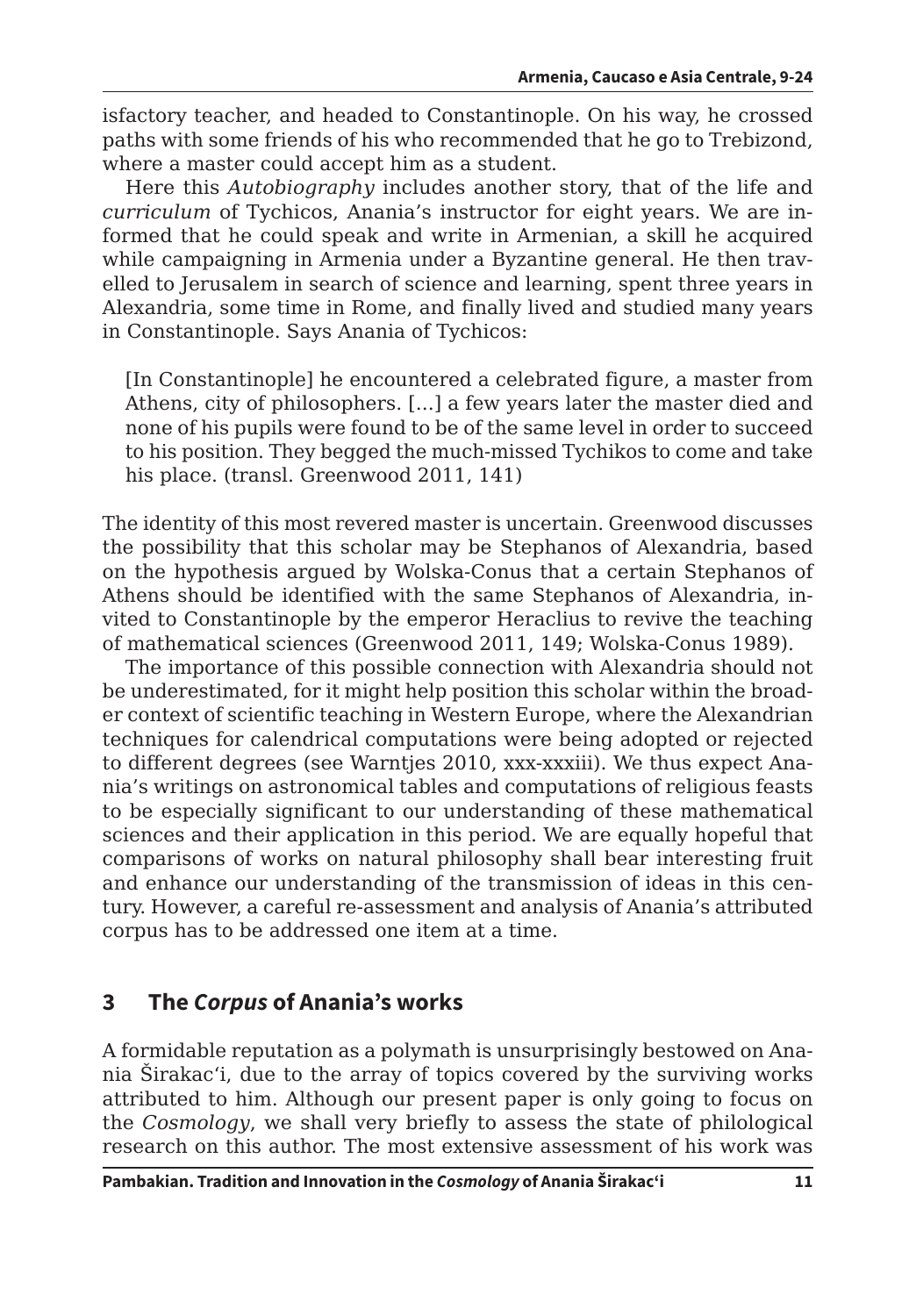carried out by Abrahamyan and Petrosyan (Abrahamyan 1940, 1944, 1962; Abrahamyan, Petrosyan 1979) and their volumes remain of fundamental importance for whomever ventures into this field. Another extremely precious tool for research is Anasyan's bibliographical compilation, dating from 1959 (731-774). Resources available in English, French or Italian are scarce and offer no clarity about the range and identity of Anania's works.**<sup>2</sup>**

Some of these treatises' attributions have been unchallenged for about sixty years, or in some cases even over a hundred, so that a great part of Anania's attributed works did not withstand the scrutiny of several generations of scholars. That is to say, most of Anania's heritage has not yet had the benefit of being reassessed and refined by more recent philological science, by new comparisons across oriental studies and by any new developments springing from research on these centuries between 'late late antiquity' and 'early middle ages', labels that sound all the more unhelpful when stretched as far as Armenia. However, it is far from our intention to dispute Anania's responsibility for any of the texts, at this stage, and we are only concerned with making a case for caution. Scholars should treat this material carefully, bearing in mind that Armenology is still a field of pioneers, lest hypotheses are elevated to truth without being verified.

It is important to mention that some texts have attracted more scholarly attention than others, such as the *Geography*, historically attributed to Movses Khorenac'i, then non-unanimously attributed to Anania Širakac'i, and which has occasionally been a matter of a discussion that is unresolved to this day.**<sup>3</sup>** Moreover, some other works attributed to Anania have very recently enjoyed the careful examination of scholars, for example the *Mathematical Problems* (Greenwood 2011), or the treatise *On Weights and Measures*, which Ervine and Stone identified as an Armenian version of the *De Mensuris et Ponderibus* by Epiphanius of Salamis (Ervine, Stone 2000). Concerning the *Cosmology*, Orengo has recently dispelled Abrahamyan's claim that it used Eznik as a source, and proposed that a number of images common to both authors had circulated in Greek literature for centuries before (2009). It goes without saying that a new critical edition and translation of the Cosmology would contribute to encourage more analyses of this sort.

Parallel to the study to be carried out on this specific text, it is our intention to publish an updated list complete with bibliographical information about each item of this 'preliminary' corpus. In fact we consider

**<sup>2</sup>** Hewsen proposed a list in English, that is unreliable (1968, 40-5). It was then reprinted as an Appendix to his Geography with unsubstantial variations, where the author adds a paragraph redirecting the reader to Anasyan's list, which he does not seem to have consulted (1992, 279-83).

**<sup>3</sup>** An overview of the problem of attribution may be found in Hewsen 1992, 7-15, who accepts Eremyan's attribution to Anania Širakac'i. Others defend the original attribution to Khorenac'i, see for instance Geus 2017.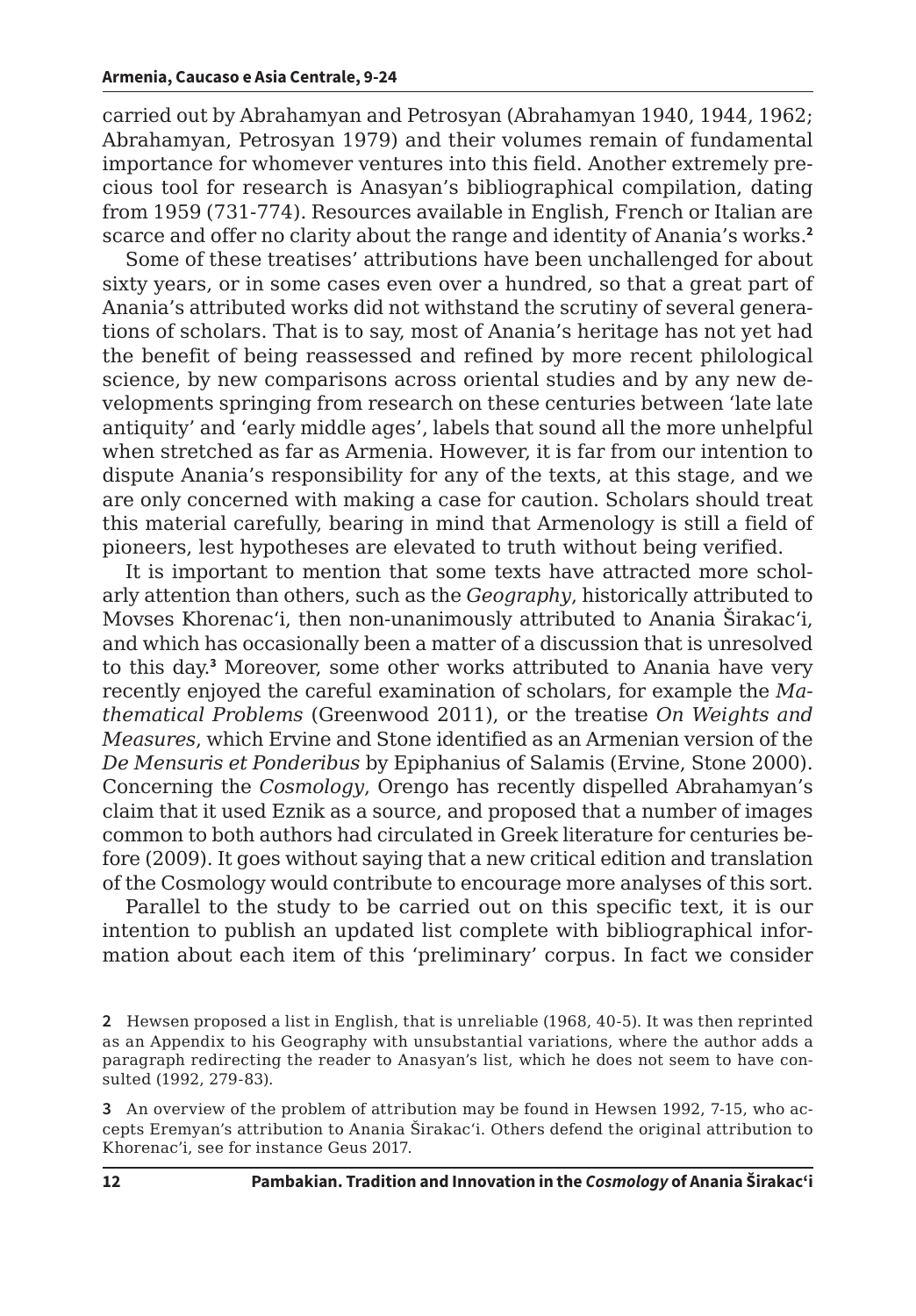it a fundamental tool for further research on Anania Širakac'i. This workin-progress relies on Abrahamyan's anthologies as a starting point (1940, 1944, 1962) against which we then sought correspondence with Anasyan's list. In addition to these, the selected work re-printed in volume 4 of *Matenagirk' Hayoc'* (henceforth *MH* 2005)contain references to texts that are in neither.

So far we have been able to identify 29 pieces, including numerical tables without comments and works whose authorship has been openly disputed (such as the Geography). It seems appropriate here to offer some examples of the variety of topics covered by these texts. Some deal with arithmetic, such as *Arithmetic* (Համարողութիւն, hamarołut'iwn), *On odd and even numbers* (Յաղագս դար եւ կոճար թուոց, yałags dar ew kočar t'uoc'), *On Problems and Solutions* (Յաղագս հարցման եւ լուծման, yałags harc'man ew lucman), *Mathematical Pastimes***<sup>4</sup>** (or *(Jeux) pour les festins*, Խրախճանականք, xraxčanakank'); metrics, like the above mentioned Armenain version of *De Mensuris et Ponderibus*; astronomy, for example in *Tables of the Motions of the Moon* (Խորանք ընթացիք լուսոյ, xorank' ĕnt'ac'ik' lusoy), *Cycle 532* (ՇԼԲ բոլորակ, 532 bolorak), *On the Rotation of the Skies* (Յաղագս շրջագայութեան երքնից, yałags šrǰagayut'ean erk'nic'); liturgical calendars, with the *Discourse on the Epiphany of the Lord* (Ճառ "ի յայտնութիւն տեառն", čaṙ "i haytnut'iwn tearn"), the *Discourse on Easter* (Ճառ «ի զատկի տեառն», čaṙ "i zatki teaṙn") and more.

The list will help future researchers to begin their investigations with fewer time-consuming diversions.

# **4 The** *Cosmology*

### 4.1 The Text

The main focus of our current research, as mentioned, is the *Cosmology* attributed to Anania Širakac'i. This text was edited by Abrahamyan in 1940, from the manuscripts M2180, M2762, M1979 and M1973 (*MH* 2005, 592; with a reprint of the text 712-48). The so-called "middle" recension was published in 1877 in Patkanean's collection of works attributed to Anania, although the manuscripts on which it is based are not specified (reprinted in *MH* 2005, 749-66). Alongside other copies preserved at the Matenadaran depository in Yerevan, our catalogue searches have also revealed a copy in Venice, at the Mkhitarist library of San Lazzaro (V1332), and two in the library of St James in Jerusalem: J656, and J1288 (fragmentary). In

**<sup>4</sup>** The English title is our own.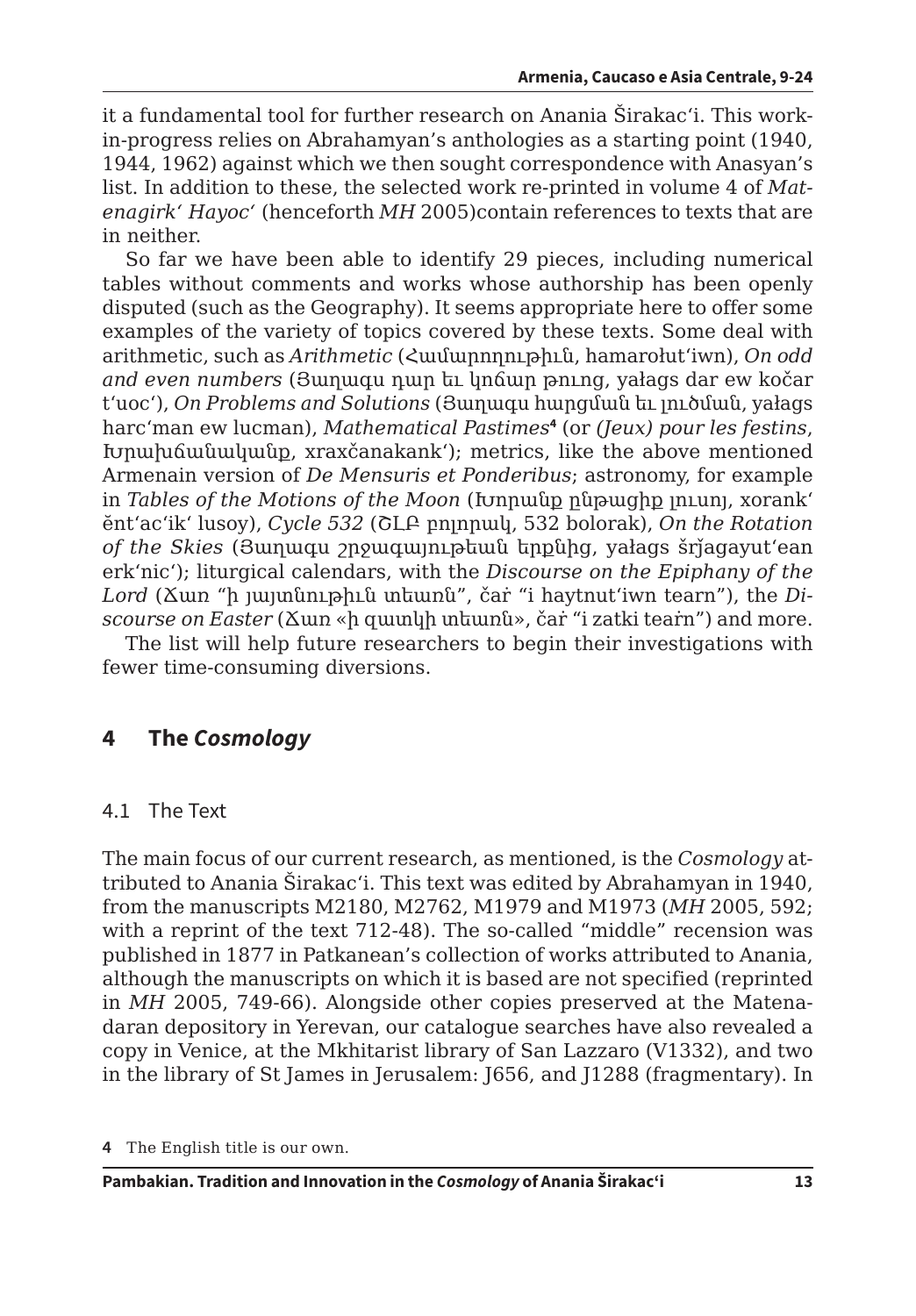total, we have so far been able to locate 18 copies of this text, including those that only preserve parts of it.

In Western scholarship, the Cosmology text knew little circulation: Mahé has translated parts of the long version into French (1987, 196-7), and some have also been translated into English (Hacikyan et al. 1995, 62- 80), although the latter are of little scientific value since they translate Abrahamyan's version in modern Eastern Armenian (1979, 64-114) rather than his edition in Classical Armenian.

Although Abrahamyan's distinction between a long, a middle and a short version has not yet been contested, it was not properly received into later scholarship. The version he labelled as 'middle', which corresponds to the text edited and published by Patkanean in 1877, is now often referred to as 'short', whilst the original text that Abrahamyan intended to name 'short' was never published on its own, and was thus soon forgotten.**<sup>5</sup>** To avoid confusion, we shall maintain the labels 'long' and 'middle'. Our research on the manuscript tradition is not yet developed enough to comment fruitfully on these versions. It is nonetheless important to lay out the most important differences between these traditional 'long' and 'middle' versions. The two are very similar for the most part: the long version only presents a few passages here and there which do not appear in the middle version, with the exception of chapters 5 and 10, where additional material is considerably more extensive than elsewhere.**<sup>6</sup>**

Patkanean's middle edition begins with chapter «On the Sky», and counts 10 chapters in total (Patkanean 1877, 34-65), the last of which, «On the Zodiac Signs», was later judged by Abrahamyan as a work separate from the *Cosmology*. Despite rejecting this last chapter, Abrahamyan's 'long' *Cosmology* still counts 10 chapters, as it is provided with an introduction, whose title, *In the fulfilment of a promise*, interestingly hints at the existence of a patron or a recipient of this work.

What is described in this premise to the long version is coherent with the structure of the following chapters:

... And after taking up this subject from them in our work, let us lay down this treatise, beginning with the sky and coming to the earth. To then return once more to the sky, elevating ourselves with the mystery of the cosmos we shall be content at making this treatise proceed, chapter by chapter. (*Cosmology* I)**<sup>7</sup>**

**5** This short version is preserved in M1979.

**6** We are simply describing the quantitative difference between the versions rather than passing judgement upon which parts were added and which were curtailed in relation to a lost original.

**7** All quotations from the *Cosmology* are presented in our own translation.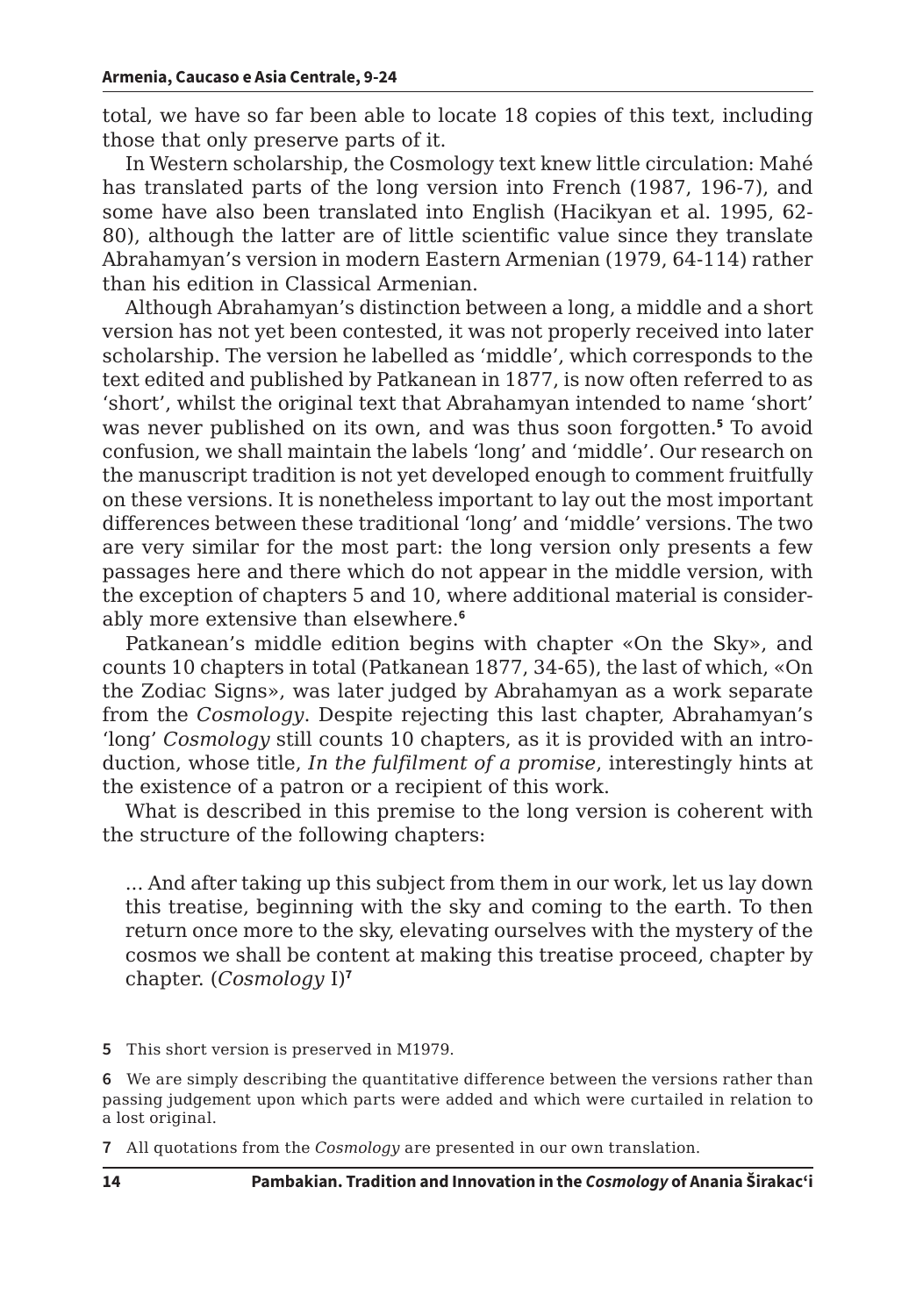In fact, we see in the chapter list that the topics covered go from the sky to the earth, and then slowly rise back up to the clouds, the stars, the moon and sun:**<sup>8</sup>**

- 1. *In fulfilment of a vow*, i.e. a preface on the author's approach to science and philosophy (present only in the long recension);
- *2. On the sky*, describing the universe structure composed of concentric spheres;
- *3. On the earth*, mainly concerned with the four elements and their interaction;
- *4. On the sea*, which talks about the waters and their divisions;
- *5. On celestial bodies*, dealing both with the physical sky and with the myths of astrology;
- *6. On what is between the sky and earth,* on the elements and meteorological phenomena;
- *7. On the milky way*, a very short overview of what it is in myth and in reality;
- *8. On the northern stars*, about the usefulness of stars for man, especially at sea;
- *9. On the moon*, on the nature of the moon and its behaviour*;*
- *10. On the sun*, on the nature of the sun and its behaviour*.*

# 4.2 A Possible Dedicatee

Trusting that the first introductory chapter is authentic, which is, for now, beyond proof, one may speculate about the possible identity of the persons to whom the 'promise' to be 'fulfilled' was made. It is possible that this cosmological work was commissioned by a king, or a *nakharar* (nobleman), like the similar and almost contemporary *On the Nature of Things*, composed in Latin by Isidore of Seville, and dedicated to king Sisebut; but it seems fruitless to pursue such a hypothesis in the absence of evidence, and knowing so little about Anania's Armenian entourage. There might be more to support the idea that the *Cosmology*'s dedicatee could have been Catholicos Anastas (661-667), as the tenth-century historian Yovhannes Drasxanakertc'i, in his *History of the Armenians* (Պատմութիւն Հայոց, Patmut'iwnk' Hayoc') includes a brief account of how the Catholicos requested Anania to produce a fixed calendar (Greenwood 2011, 133). One may suggest that this was not the only work commissioned to Anania, and that other pieces, such as the *Cosmology*, were also made under the patronage of the Holy See.

**<sup>8</sup>** The chapter selection and order follow Abrahamyan's.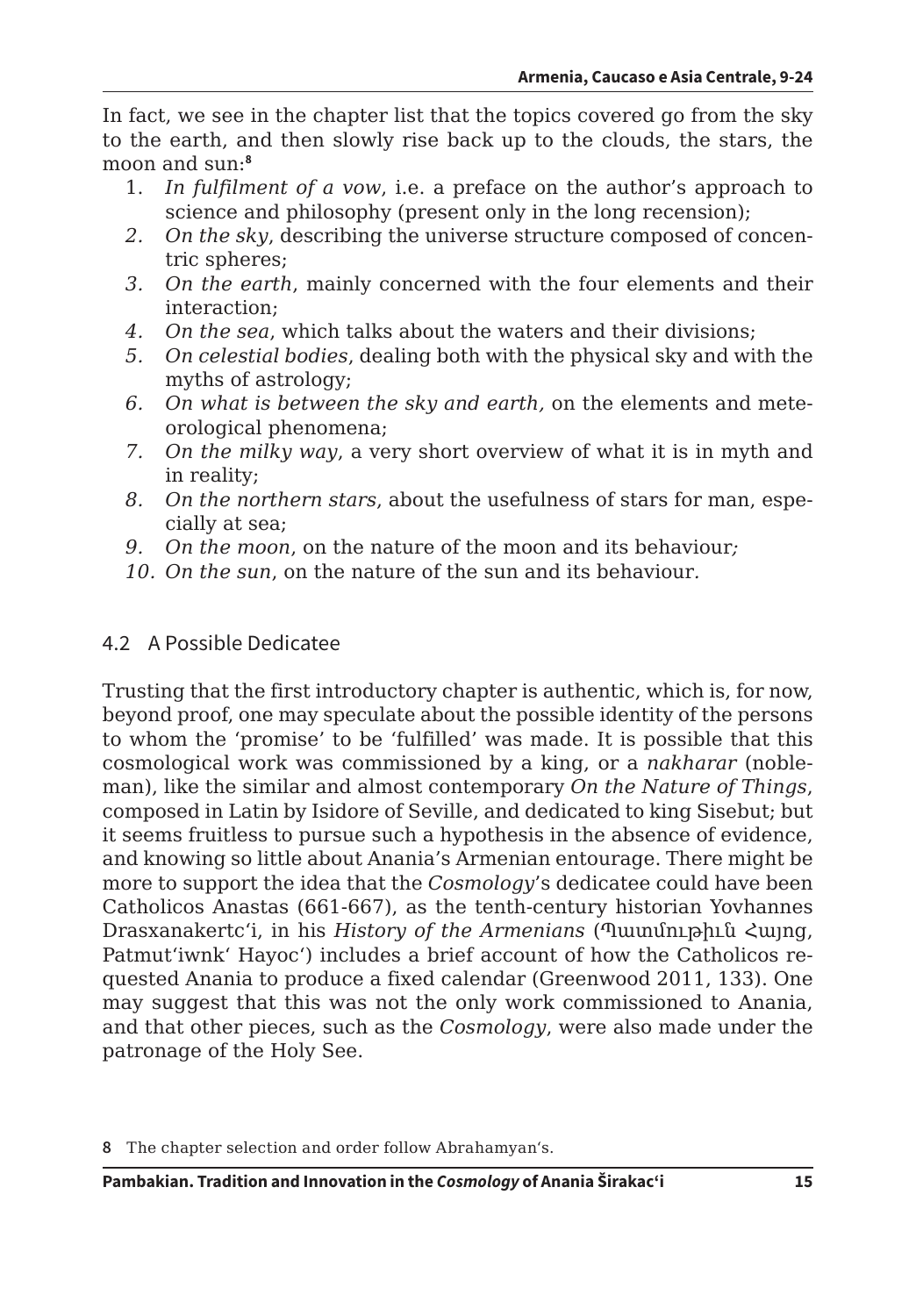#### 4.3 Sources

Despite a reliable critical edition not being available yet, it is possible to identify a number of sources and precise references for parts of the *Cosmology*. This endeavour is sometimes made easier by direct mentions of authorities within the text itself. Muradyan highlighted a number of references in the *Cosmology* that point mainly to Church Fathers and the Bible (Muradyan 1976); Orengo pointed at the connections with a Greek tradition that includes Achilles Tatius and Carneades (2009); and our work-in-progress is adding even more references to the list.

Biblical quotations are mainly drawn from the Pentateuch and Psalms, and the author often mentions St Paul, 'The Apostle' or Movses as authorities. Given that we read in the *Autobiography* that Anania was well versed in the Divine Scriptures (Greenwood 2011, 138), it is possible that he quoted by heart rather than copying. In regard to the majority of quotations drawn from *Genesis*, however, his use of the Bible is mediated, since they are included in his extensive borrowings from St Basil of Caesarea (4th century). Beyond St Basil, there are other doctors upon whose works the *Cosmology* relies, mentioned by name: Philo (of Alexandria), St Gregory ('vardapet of the Armenians', i.e. The Illuminator) and Amphiolocus (*Cosmology* III.44) who is presumably Amphiolocus of Iconium, although the reference has not yet been identified.

The Author of the *Cosmology* certainly knew St Basil's *Discourse on the Six Days of Creation*, or *Hexameron* very well, and quotes extensively from it, with or without acknowledgements. As already noted by Muradyan (1976), these quotations and references were not translated from a Greek version of this work, but rather drawn directly from its Armenian version. Comparing these texts, we have been able to find correspondences *verbatim*, although they often include mistakes, cuts, losses or modifications; some bear a very close resemblance, others just display similar content. The Author of the *Cosmology* does not seem to make use of all nine homilies, but draws mainly from III, IV and VI, although parallels and resemblances also extend to other parts. Accordingly, not all topics considered by St Basil make an appearance in the *Cosmology*, whose overall structure is differently organised, as we shall remark below.

Here is an example of a passage in which chapter 6 of the *Cosmology* owes much to St. Basil's IV Homily, with very slight modifications on the sentence order. Our present homily, however, deals with **the worldencircling sea** which is the most extensive, longest and broadest of all, equal in comparison with the earth. **Let no one persist** in opposition to this description **or name the lakes 'seas', although they might have a salty and bitter taste, and being bounded by sand might**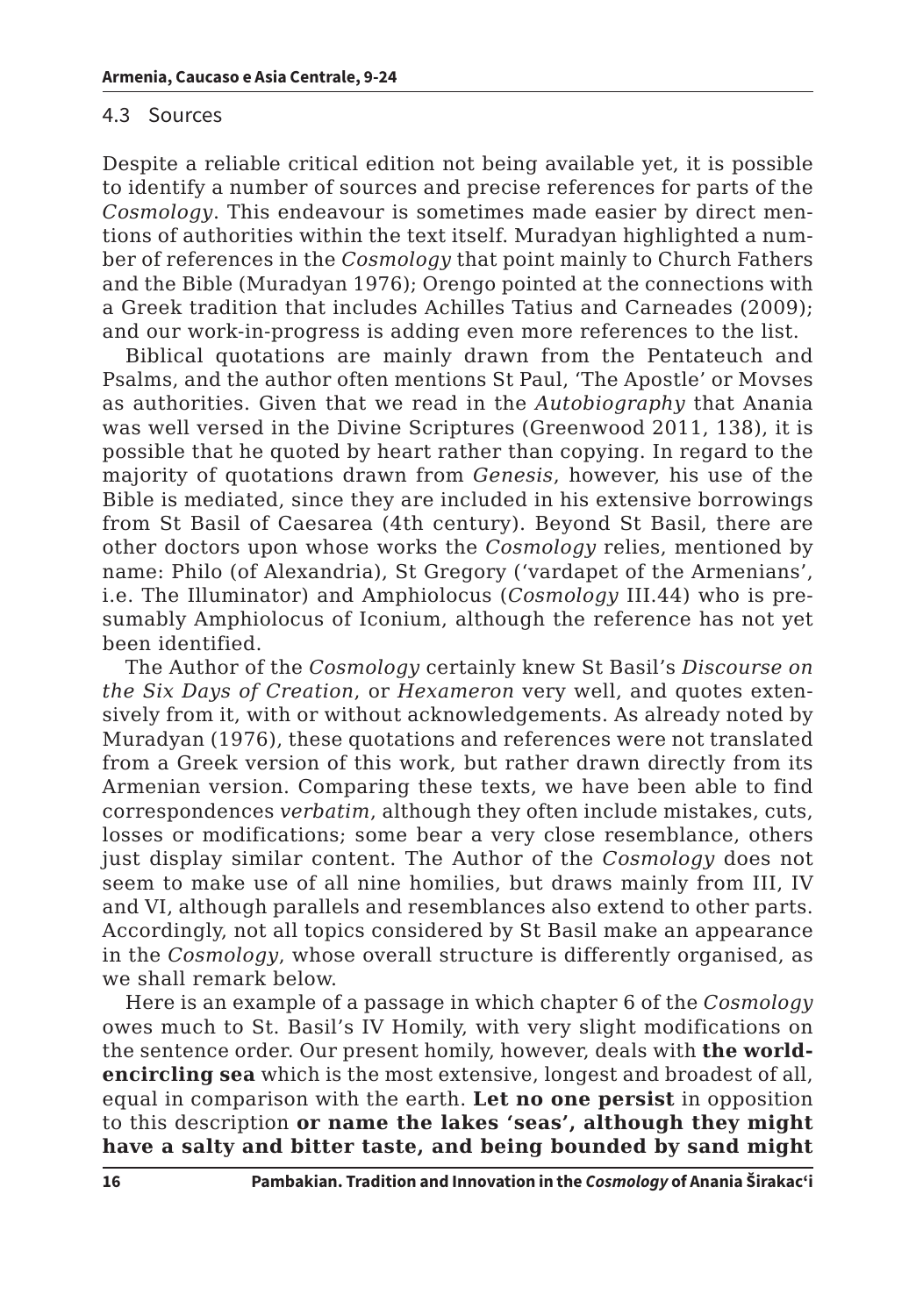**seem to be in the form of an extensive sea**. (St. Basil Hom. VI.4 [113], transl. in Thomson 2012, 125; emphasis added)**<sup>9</sup>**

And so the *Cosmology* echoes this passage:

And there are many more land-locked seas that are not from **the worldsea**, **despite having this salty and bitter taste, and having sandy shores just like those of the big sea**. However, **it is not possible to call lakes 'sea'**. (Cosmology IV.12-3; emphasis added)

Despite Anania's reliance on St Basil's *Hexameron* and on other late-antique scholars, some ideas are much harder to ascribe to a specific source: some Platonic, Aristotelian and Ptolemaic theories were widely accepted, such as the theory of the four elements, the division of the earth and sky into concentric spheres and other notions of natural philosophy. Others are literary images used to explain certain concepts, phenomena or arguments that date to the Classical and Hellenistic period, or further back, which were used by a number of scholars or schools, and whose diffusion is hard to assess. For this latter group, examples include the image of the egg to describe the cosmos (*Cosmology* III, see Orengo 2009, 241-2), or some of the arguments against the casting of horoscopes, already put forward by Carneades (Orengo 2009, 236-8). It is important to underline that, even when it is impossible to tell precisely via which source a certain set of images and information have entered the *Cosmology*, their presence, acceptance and inclusion in the text may still be significant for the transmission and circulation of ideas, as they add to a picture that may be seen with better clarity in the future.

### 4.4 *From the Land of the Greeks*… to Armenian Literature

As regards the notions expressed in the *Cosmology* in the fields of astronomy, physics or meteorology, nothing constitutes novelty or new discovery in a wide context of Greek science. However, most of them represent a burst of new ideas within the tradition of cosmological writing in Armenian literature. After the Bible itself, the first and foremost literary precedent in which views on the physics of the universe are exposed, the next item with cosmological interest is the *Refutation of Sects*, also known as *De Deo*, a theological treatise written in Classical Armenian by the fifth-century scholar Eznik Kołbac'i.**<sup>10</sup>**

**9** Henceforth all quotations of the *Hexameron* are from Thomson's English translation.

**10** The most complete overview on cosmological ideas in Armenia may be found in Thomson 2012, 31-50.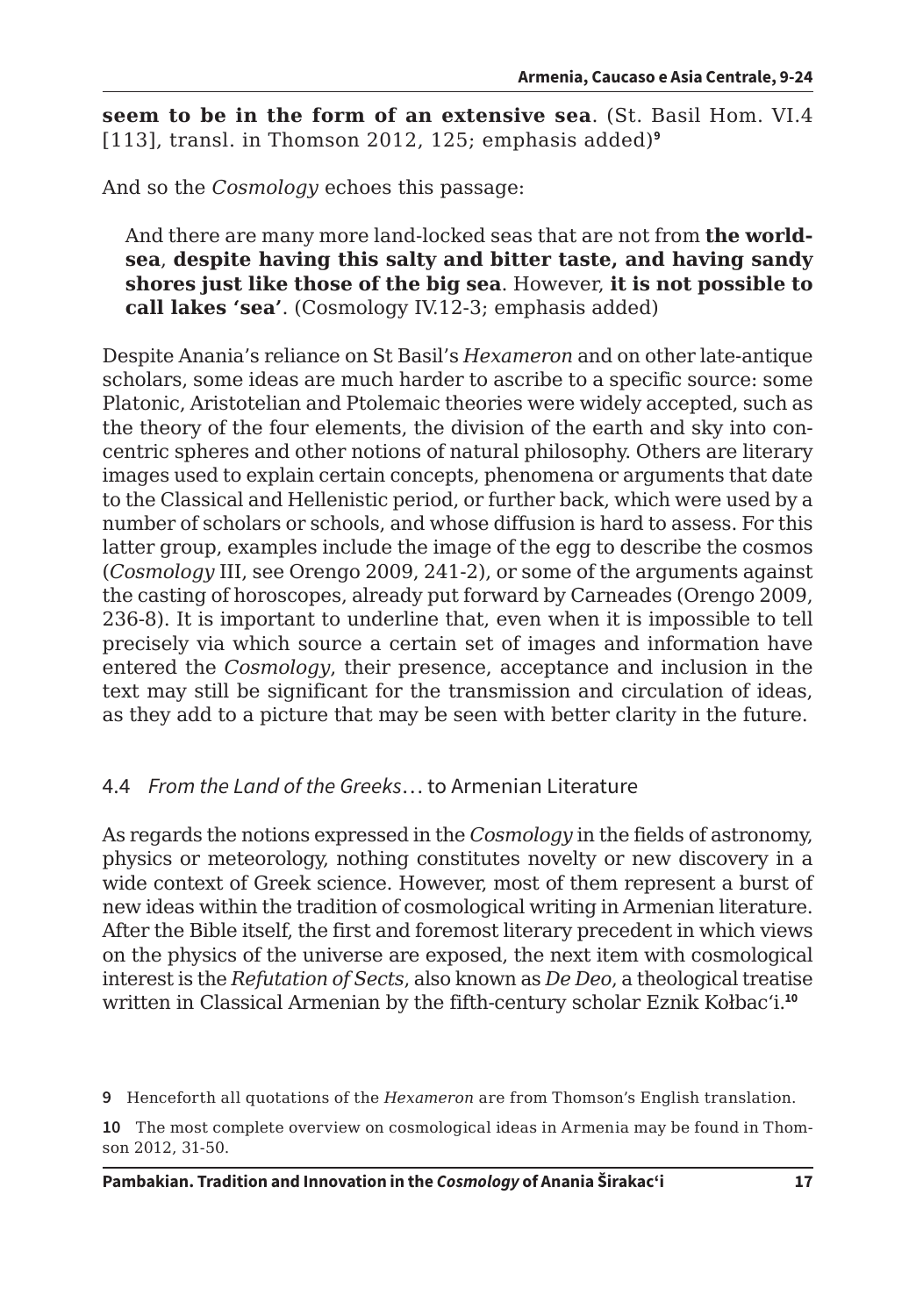Whilst Eznik and Anania repeat similar remarks on (or rather, against) astrology, which seem to derive from the same ancient tradition, their views on the mechanics of the sky are very different. For example, Eznik's understanding of the origin of moonlight, the phases of the moon and the cause of eclipses is quite poor, whilst Anania's explanations show him to have well understood the teachings of classical astronomers.

Let us, for instance, compare the passages in which the light of the moon and its phases are discussed. Eznik exposes his understanding of pagan cosmological ideas to then disagree with them:

And the moon does not have its own light, but rather it comes from the sun, they [the pagans] say, that from whatever side the sun comes to be, from that very side light begins to emanate to it. (Eznik, De Deo III.1 [290], transl. Blanchard, Young 1998, 156)**<sup>11</sup>**

… Once again, **that the moon does not possess its own light […] is a lie**… (Eznik, De Deo III.8 [312], transl. by Blanchard, Young 1998, 164; emphasis added)

This account does not differ much from what appears in the *Cosmology*'s main Greek source, the above-mentioned *Hexameron* of St Basil. Here we read, in Homily VI:

**Let no one say that the moon's light come from elsewhere.** They say that when it goes towards the sun it begins to lose its light, and when it moves away from it, it waxes and becomes full. (§3 [176-7]; emphasis added)

And later in the same Homily:

At its waning and decline it [the moon] is not totally deprived of its vessel but of the light which participates and dwells in it… (§5 [175])

However, Anania's account displays a clear understanding of this phenomenon:

But our predecessors who took pains to understand it [the moon], said the following: that […] it does not have light by nature, but by participation it takes it from the sun, like a mirror being held against the sun[light], it also dispatches many rays from itself, in the same way they say the moon does too. However two certain doctors of the Church said

**<sup>11</sup>** From here onwards all quotations from *De Deo* are taken from Blanchard and Young.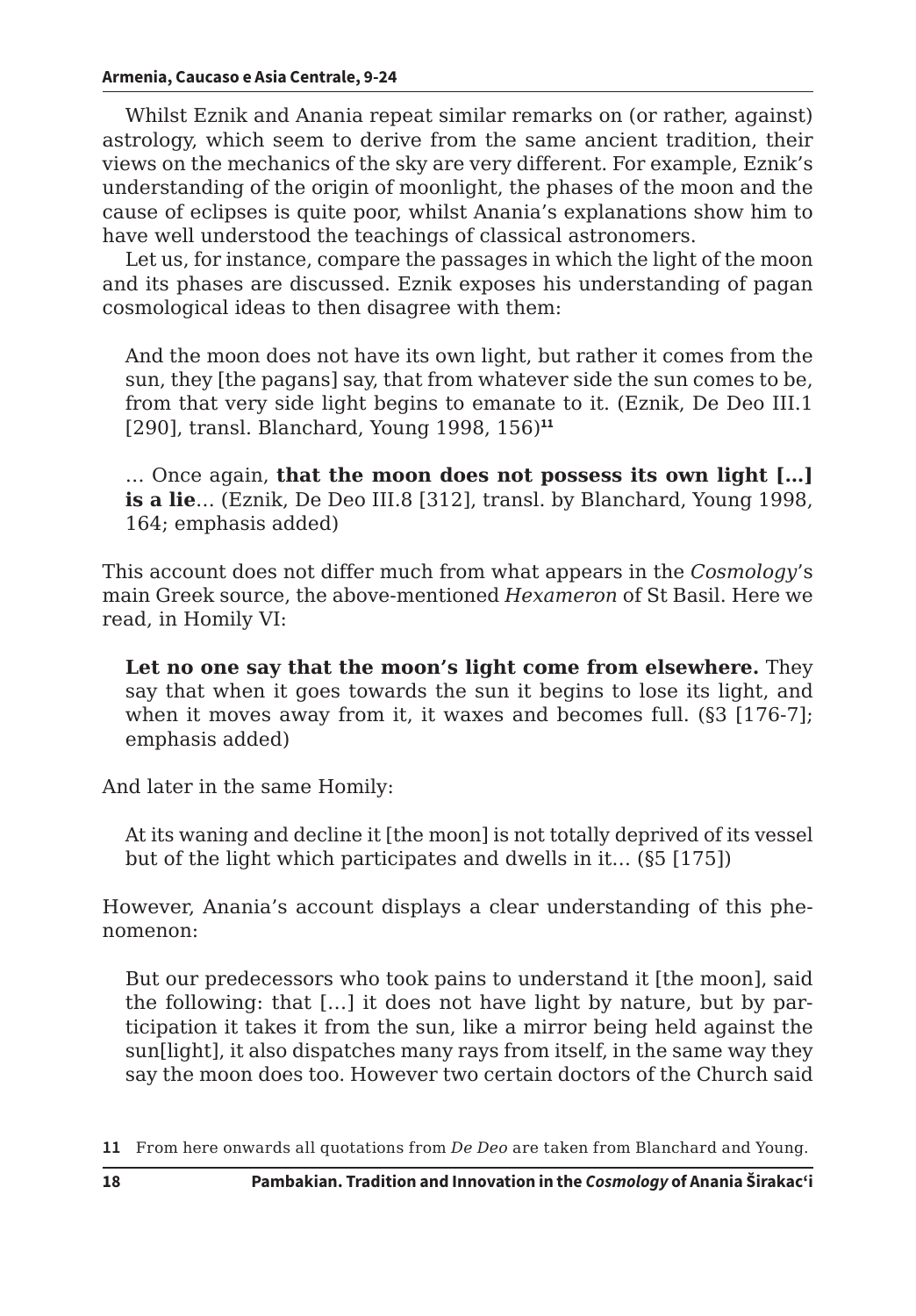that the moon has got its own light and [does] not [receive it] from the sun. (*Cosmology* IX.4-6)

Unfortunately there is not further information about these Doctors, but it is clear that Anania does not support their theory, and later in the same chapter (9), he goes on to describe moon phases and eclipses, in a way that almost seems to answer the perplexities that emerge from Eznik's pen (*Cosmology* IX.59 and *De Deo* III.8 [315]).

Although this is not the place to go over each example in depth, this passage regarding the moon shows how ancient explanations, even if not unknown in Armenian translations (such as the *Hexameron*) or original treatise-writing (such as Eznik's *De Deo*) are finally interpreted and expanded on by the author of the *Cosmology*. Here novelty is represented not much by the introduction of new notions in Armenia, but rather by their reception and acceptance, which opens many questions about the education of a seventh-century Christian mathematician. When it comes to pinning down Anania's source for correct information, we need not necessarily look for a specific written source, since it is possible that he was taught these basic astronomical notions by his teacher Tychicos.

### 4.5 A New Genre

Despite drawing much from St Basil's *Hexameron*, Anania's work is also significant in contrast with it, most prominently as it belongs to a different genre. In fact, Anania's *Cosmology* is not a commentary on the Scriptures, and its structure is not based on the account found in *Genesis*. The order in which the *Cosmology* unfolds its chapters and the methods it deploys to explain the world constitute a noteworthy innovation within Christian tradition.

Whilst *hexamera* comment faithfully on the first book of *Genesis*, biblical references are here selected in each section when functional to the themes that are being exposed. Anania himself tells us that he also knows the 'good pagan philosophers', and it is in this tradition that we may find models for this work. In particular, we would like to explore the possibility that Anania knew the Aristotelian treatise *For Alexander On the Cosmos* (*De Mundo*), or works inspired by it.**<sup>12</sup>**

It has been traditionally held by scholars that the *De Mundo* was available in Armenian as early as the sixth century (see Conybeare 1892, viviii; Bolognesi 1983, 402) thanks to a translation attributed to David the Invincible; however this would not be a necessary condition for Anania to

**<sup>12</sup>** On the attribution of this text, see Reale 1995, 23-57.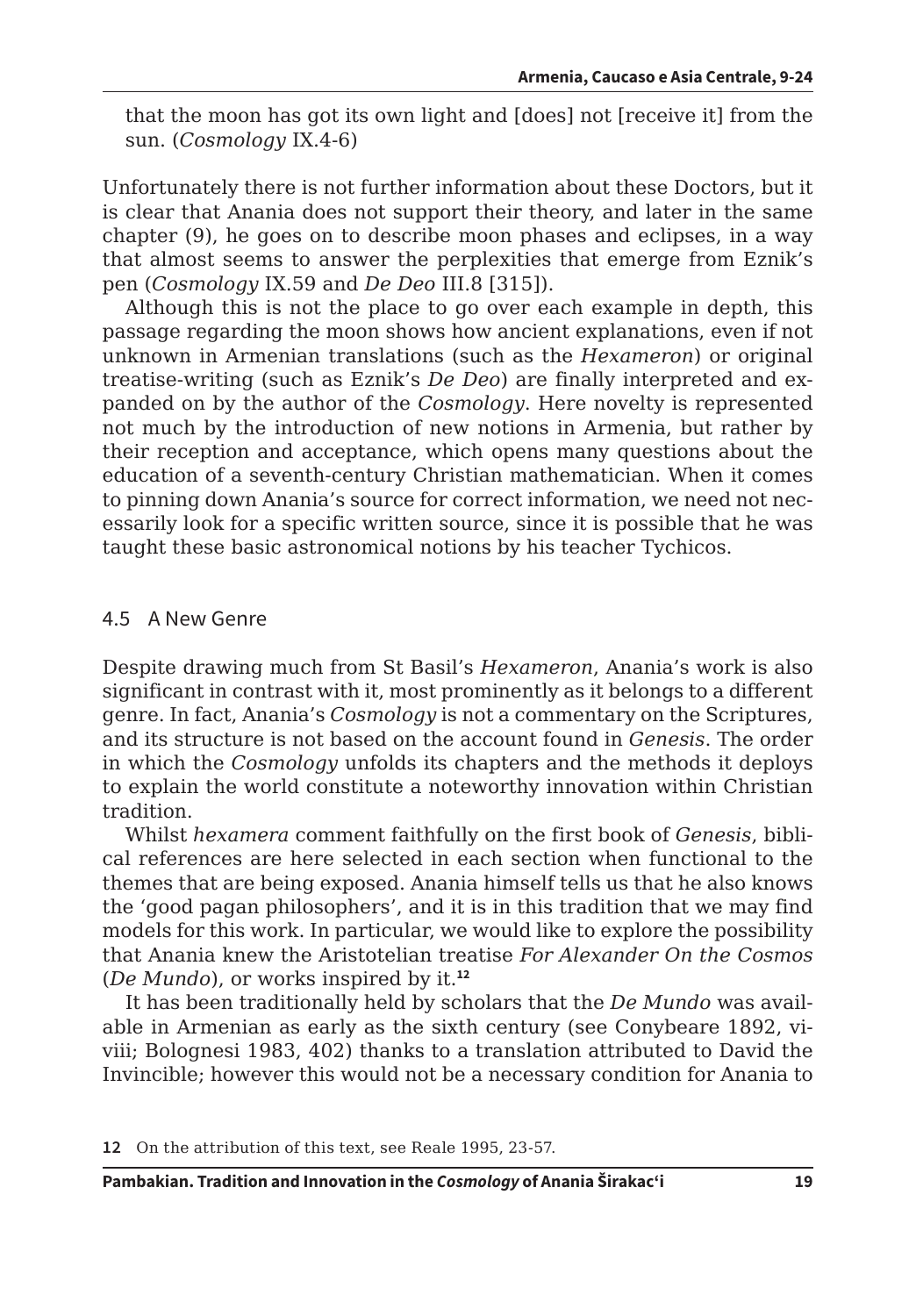#### **Armenia, Caucaso e Asia Centrale, 9-24**

have been influenced by this work. He or his teacher might have known it from its original Greek version, or known similar didactic writing via digests or derivative works. The structure of *On the Cosmos* is not in fact particularly close to that of the *Cosmology*, mainly for being much stricter and more solid than the latter. Their resemblance lies in the general idea that the universe may be described following a discourse of natural sciences or physical order (i.e. from above downwards, from the small to the big) rather than following *Genesis*.

It seems appropriate to point out that, around the same time, the Latin world also sees a similar cosmological *compendium*, solidly rooted in the Church Fathers' tradition but differently laid out and incorporating non-Christian philosophers in a synthesis that becomes a new genre: the treatise *On the Nature of Things* (*De Natura Rerum*), by Isidore of Seville, that would only predate the *Cosmology* by a few decades, as it was written in 611-612 (Kendall, Wallis 2016). And like Isidore's, Anania's originality may also be found in his methods of bringing information together, combining such diverse sources.

For what concerns the history of science and of ideas, both authors offer an insight into a stage of development in which Christian scholars begin to merge exegesis with philosophy, the word and the world; and we are certain that further analysis on the Cosmology and the traditions it incorporates will offer material for fruitful comparisons with the Latin West, too.

### 4.6 Methodology

In the context of Latin Christian writing, a characteristic that represents innovation in *On the Nature of Things* is the method by which truth is sought within the pagan and Christian authorities quoted or reported. Kendall and Wallis observe that Isidore "tends to present" pagan poets and philosophers on the same level with the Church Fathers or even the Bible (2016, 22). It is too early for us to pass judgements on Anania's methodology, mainly due to the state of the current edition and the fact that not all of his sources of information have been identified, but we would nonetheless like to anticipate that this particular direction of research may yield useful results, and offer material for comparison. There is one approach in particular that interests us, and in this, too, the themes of tradition and novelty play an important role.

When dealing with science, one needs to be aware that the co-existence of information from Christian and pagan authors does not necessarily bring competing explanations of the physical mechanics of the world. There often are seemingly different explanations that actually deal with two different layers of investigation, that of the physical and that of the metaphysical. This was already present in the Church Fathers (although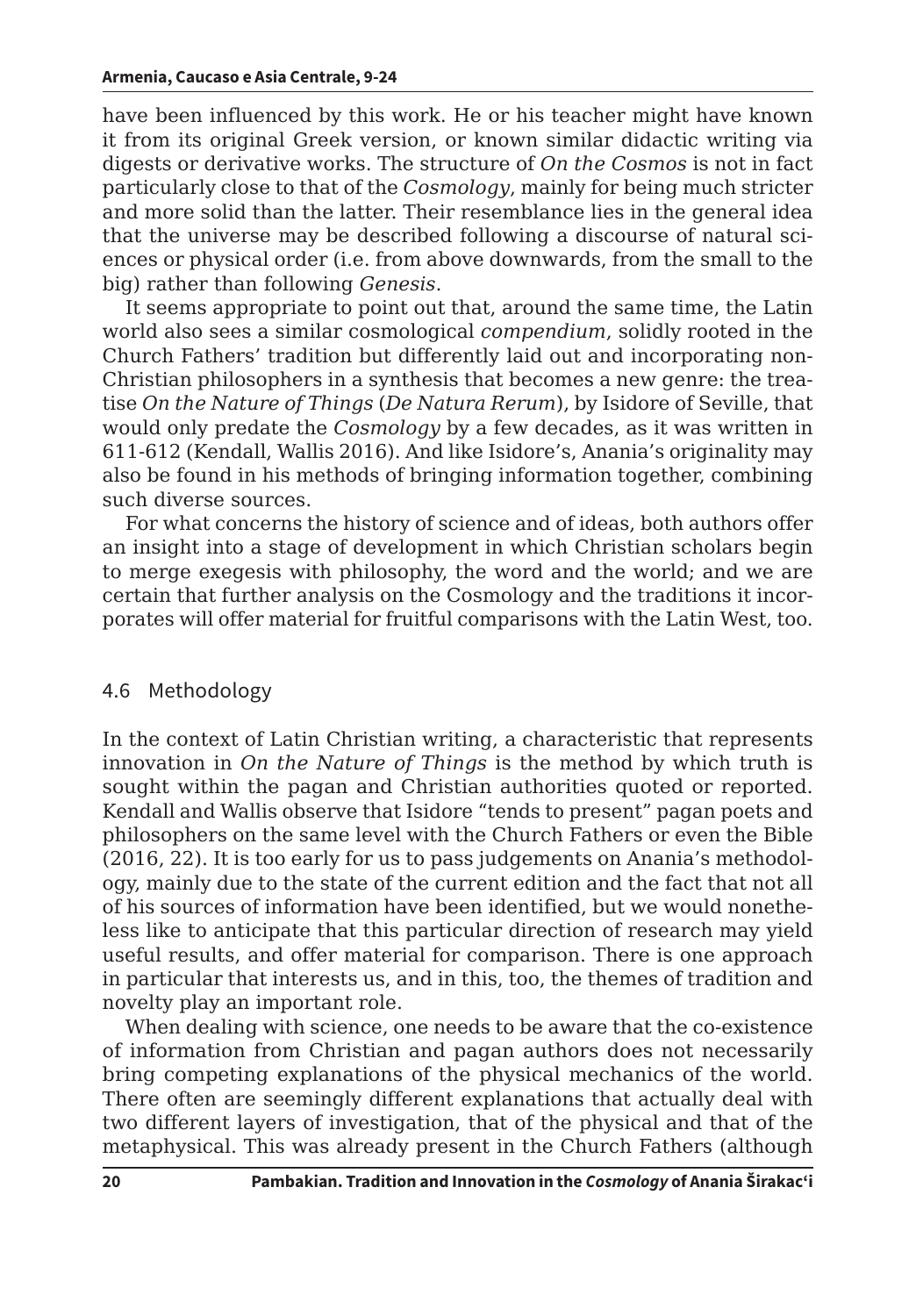the distinction of these two approaches was seldom explicit), and it often happens that a mechanical description of a phenomenon is subordinated to a metaphysical one. Similar instances are, again, also found in *On the Nature of Things*, where the explanation of eclipses draws on the pagan Hyginus, and then allegorical meanings are sought within Christian symbolism (Kendall, Wallis 2016, 21-4).

Exposing the *why* may sometimes come to minimise the physical description of the *how*. The best example of this case is in a passage in *Cosmology* IV, drawn from St Basil's *Hexameron* (III.7 [90]); treating the sea-level and its maintenance. The author discards the "bad philosophers'" theory that the water flowing out is as much as the water coming into the sea, whilst the "good philosophers" also consider evaporation, which may explain the presence of salt and sediments, left behind by this process. The whole discussion on mechanics, however, is then judged "not pleasing" (perhaps in the sense of 'unsatisfactory') because of its inferiority to biblical passages that report the divine command for the waters to have a boundary and not to rise above the earth. God's will settles the discussion, even if it belongs to another level of understanding. Similarly, Isidore also offers examples where the *how* is explained by reporting pagan traditional theories, and then moves to a Christian allegorical reading of the phenomenon, and therefore a metaphysical cause for it (Kendall, Wallis 2016, 21).

Even though one may observe that different weight is given to one or the other level, and that different schools or authors treat the physical and the metaphysical differently, these two approaches remain deeply rooted in Aristotelian philosophy. In the above-mentioned *De Mundo*, Aristotle says:

The Universe [Cosmos] then is a system made up of heaven and earth and the elements which are contained in them. But the word is also used in another sense of the ordering and arrangements of all things, preserved by and through God. (*De Mundo* 391<sup>b</sup> 9-12, transl. by Forster 1914)

Although we still need to understand how Anania's methodology compares to Platonic and neo-platonic schools at the time, and therefore to have a grasp on his philosophical views, we may certainly say that future analysis of Anania's methods of investigation in this text may aid our understanding of the late antique and Christian reception of Aristotelian (and potentially Platonic) epistemology. This *Cosmology* may help tracing their development in the Byzantine and Armenian tradition, and offer material for comparison with their better-explored Latin counterparts.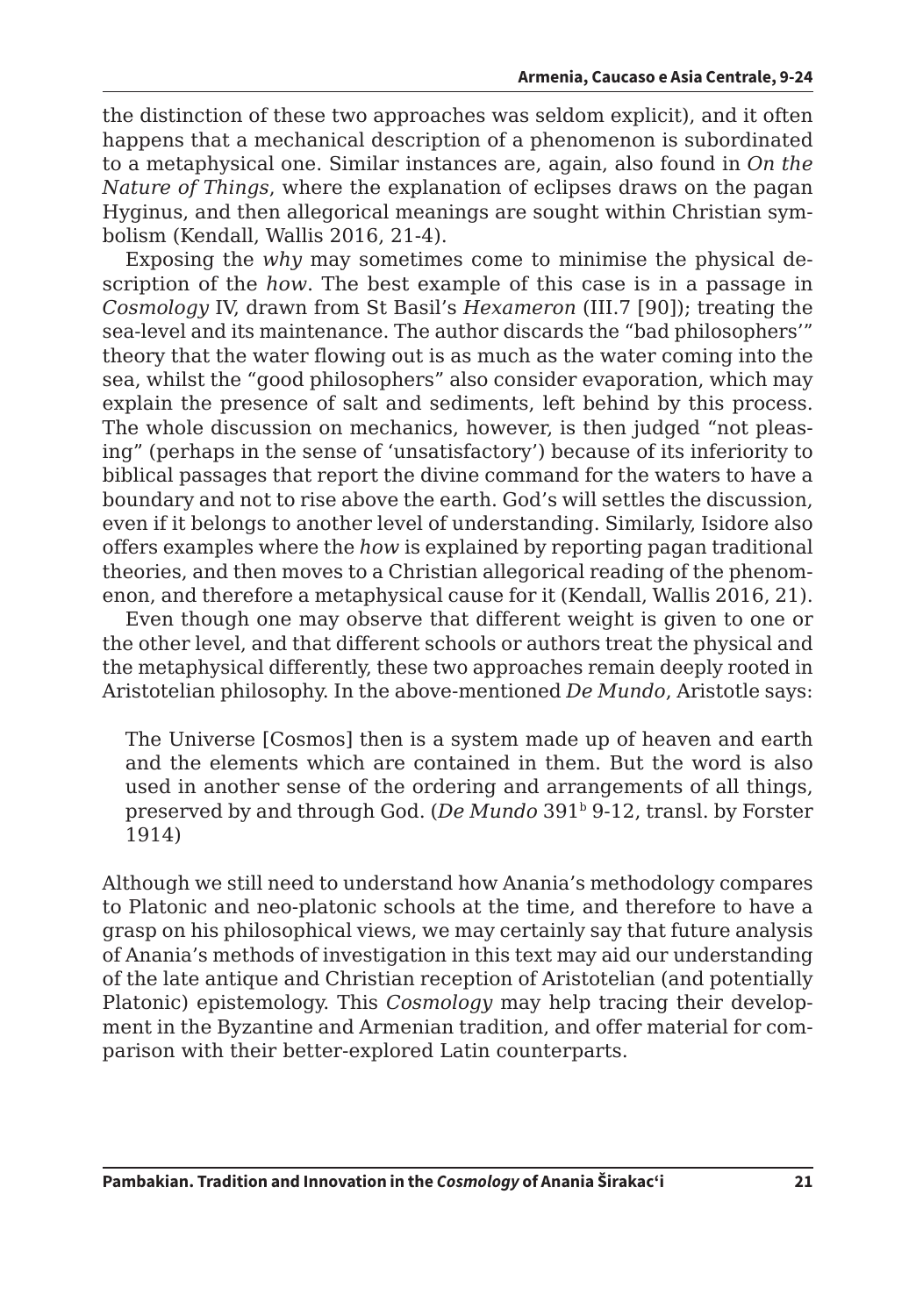## **5 Conclusion**

In sum, we have presented the figure of Anania Širakac'i and shown that evidence from his *Autobiography* gives grounds upon which to approach him as a recipient of a Byzantine (and perhaps Alexandrian) school of mathematics and natural sciences, whilst his knowledge of the Scriptures and exegesis had its roots in his Armenian education.

After a description of the current status of his corpus, we have presented the *Cosmology*, with a brief account of its editions, its content and of the possible existence of a patron for his production.

Accounting for the traditional elements present in this work, we have paid special attention to its sources, which are named or silent, pagan or Christian. The most prominent of this last group is St Basil's *Hexameron*, quoted from its Armenian version. When treating the same content, Anania's understanding of ancient theories is, however, superior to St Basil's, and to the Armenian theologian Eznik, the main Armenian precedent that deals with cosmological questions.

Identifying the exact sources, whether direct or mediated, oral or written, from which Anania may have learned and understood such theories has not yet been possible. What may be said with certainty is that, in the context of Classical Armenian literature, the *Cosmology* is the first to interpret and explain some of those traditional theories that had been misunderstood and discarded by Eznik.

For respect to the structure, Anania's *Cosmology* does not follow suit in the making of a commentary on *Genesis* like the Church Fathers, but rather seems inspired by a tradition of pagan treatises. A very likely model for the *Cosmology* might have been Aristotle's *De Mundo*, or another text belonging to the same milieu.

A point that deserves careful examination is the way in which Anania compares and merges these traditions, that of a pagan natural philosophy, of a Christian natural philosophy, and of biblical exegesis. We have also indicated that alongside different physical accounts, some explanations deal with the metaphysical, and although these are sought within Christian and Jewish symbolism and tradition, the very approach seems to have Aristotelian origins, as the Philosopher pointed out at the start of his *De Mundo*, 'order' is intended on two levels.

In conclusion, when viewed as a Byzantine text, the *Cosmology*'s originality may be sought in the way in which pagan and Christian traditions are combined (and often intrinsically intertwined), and much may be learned about the 'making of science' in the context of the seventh-century. Within the specific context of Armenian literature, this text deals with many aspect of natural philosophy in unprecedented depth.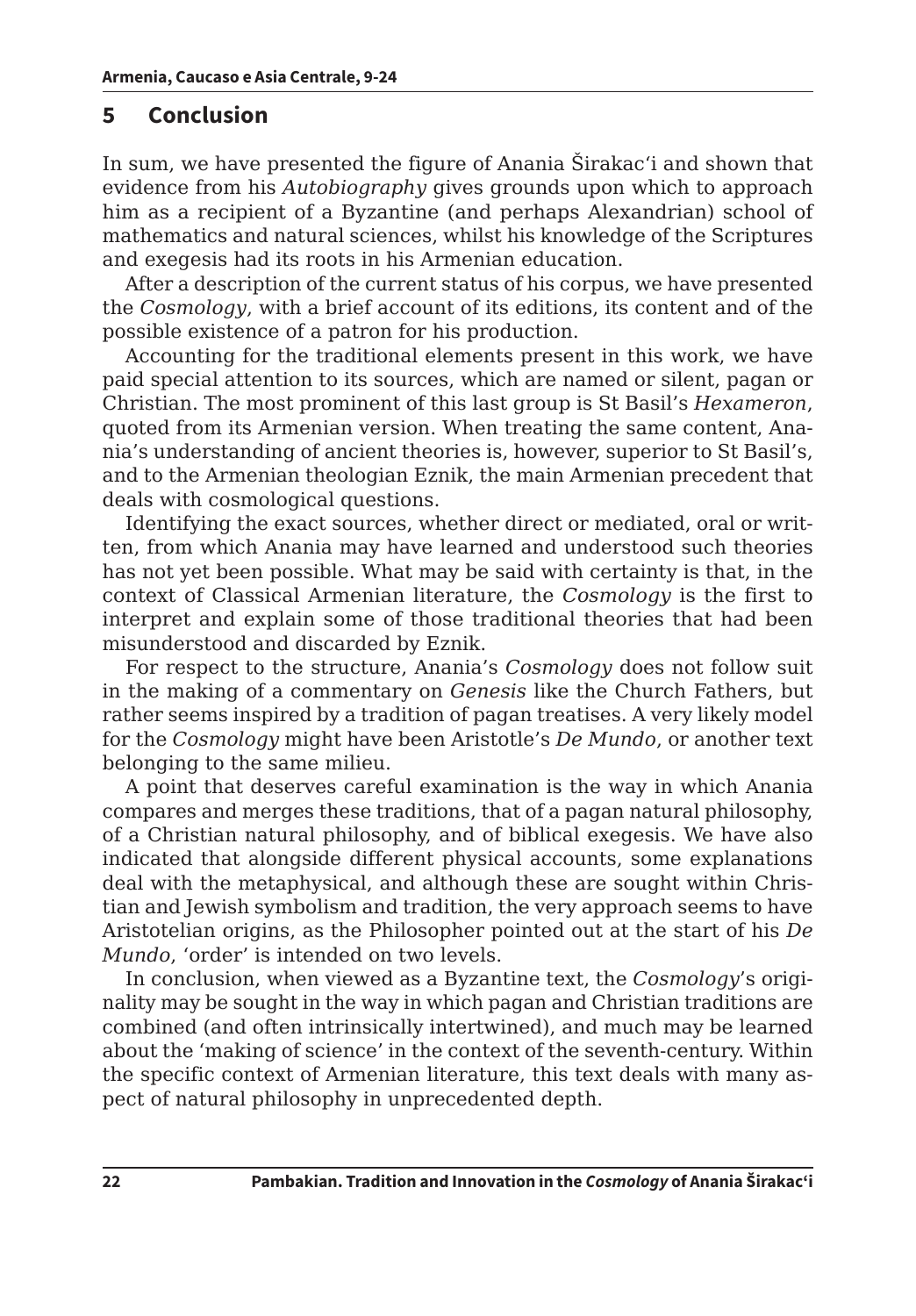# **Bibliography**

- Abrahamyan, Ashot G. (1940). *Tiezeragitut'iwn ev tomar*. Erevan: Haypethrat.
- Abrahamyan, Ashot G. (1944). *Širakac'u Matenagrut'yunǝ*. Yerevan: HSSR Matenadarani Hratarakč'utyun.
- Abrahamyan, Ashot G. (1962). *Lusni parberašrǰannerə*. Erevan: Haykakan SSH Gitowt'yownneri Akademia.
- Abrahamyan, Ashot G. ; Petrosyan, Garegin B. (1979). *Anania Širakac'i Matenagrut'yun*. Erevan: Sovetakan groł Hratarakč'utyun.
- Anasyan, Hagop S. (1959). *Haykakan Matenagrut'yun 5 – 18 dd.*, vol. 1. Yerevan.
- Berbérian, H. (1964). "Autobiographie d'Anania Širakac'i". *Revue des Études Arméniennes*, 1, 189-94.
- Blanchard, Monica J.; Young, Robin D. (1998). *Eznik of Kołb. On God*. Leuven: Peeters.
- Bolognesi Giancarlo, (1983). "Remarques sur la version arménienne Patmowt'iwn yałags ašxarhi attribuée à David l'Invicible". Brutian, Georg Abeli; Arevshatian, S.S.; Grigorian, G.O. et al. (eds), *Davit' Anhałt', Hin Hayastani Mec P'ilisop'an*. Erevan: Haykakan SSH GA Hratarakchʻutʻyun, 402-18.
- Conybeare, Frederick C. (1889). "On the Ancient Armenian Versions of Plato". *The Classical Review*, 3(8), 340-3.
- Conybeare, Frederick C. (1892). *A Collation with the Ancient Armenian Versions of the Greek Text of Aristotle's Categories: "De interpretatione", "De mundo", "De virtutibus et vitiis" and of Porphyry's "Introduction"*. Oxford: Clarendon Press.
- Conybeare, Frederick C. (1896). "Ananias of Širak upon Christmas". *The Expositor*, 321-37.
- Conybeare, Frederick C. (1897). "Anania of Širak. His Autobiography; His tract of Easter". *Byzantinische Zeitschrift*, 6, 572-84.
- Ervine, Roberta; Stone, Micheal E. (2000). *The Armenian Text of the "De mensuris et ponderibus" by Epiphanius of Salamis*. Leuven: Peeters.
- Forster, Edward S. (1914). *De Mundo*. Oxford.
- Geus, Klaus (2017). "Die "Oikumene-Beschreibung" (Χωρογραφία οἰκουμενική) des Pappos von Alexandria und die armenische "Welt-Schau" (Ašxarhac'oyc') des Movses von Chorene: Zur Rezeption des Ptolemaios im Griechischen und Armenischen". Rollinger, Robert (Hrsg.), *Die Sicht*  auf die Welt zwischen Ost und West (750 v. Chr. - 550 n. Chr.). Wiesbaa den: Harrassowitz Verlag.
- Greenwood, Timothy W. (2011). "A Reassessment of the Life and Mathes matical Problems of Anania Širakac'i". *Revue des Études Arméniennes*, 33, 131-86.